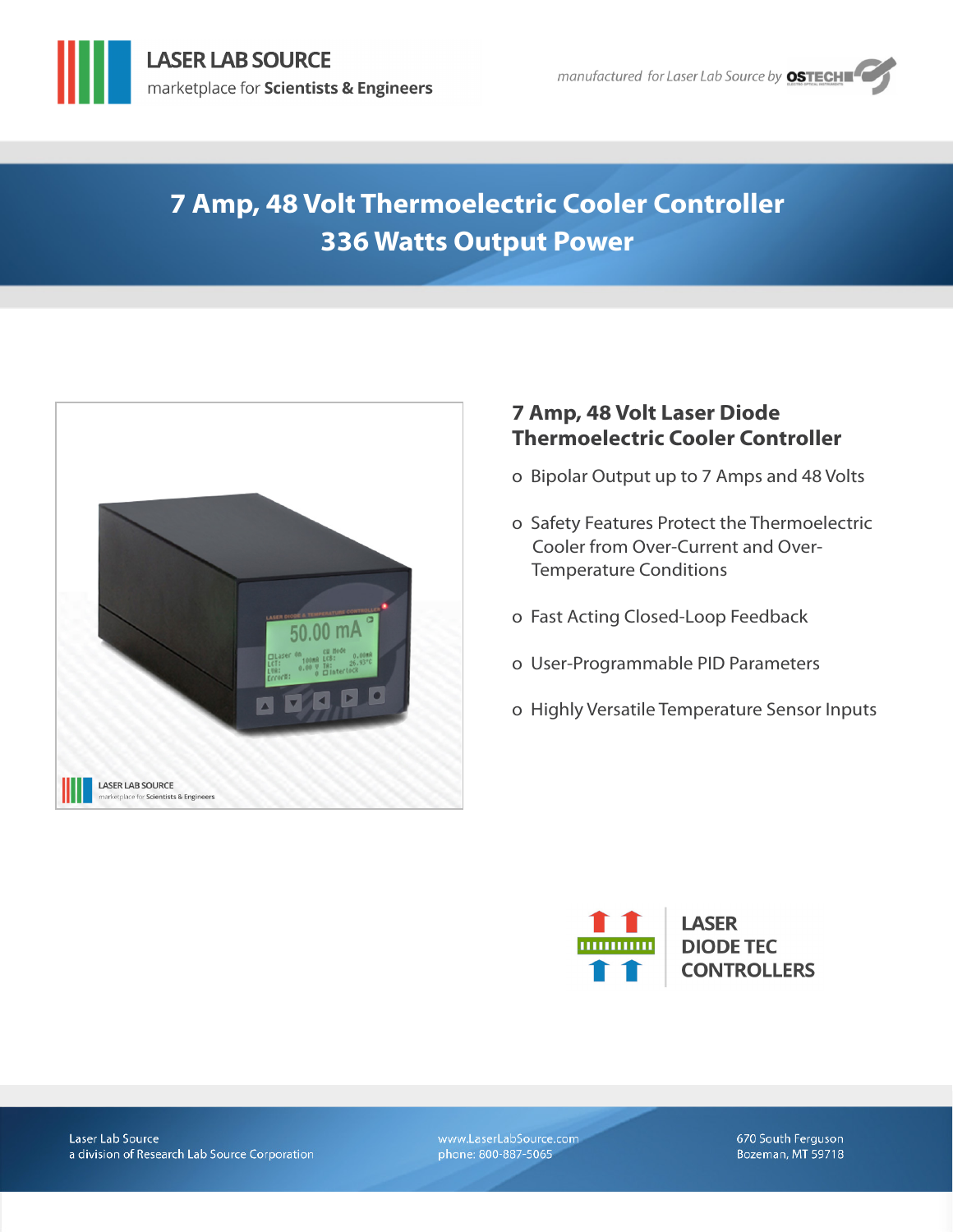



# **TEC-336 Laser Diode Thermoelectric Cooler Controller Overview**

The TEC-336 model 336 Watt TEC controller is optimized for fast and accurate temperature stabilization of high power laser diodes and high voltage Peltier-controlled thermal loads. They deliver millidegree temperature stability control with high output power in an affordable laboratory instrument. The high voltage capability of the TEC-336 is useful for large or stacked Peltier devices for high-heat pumping capability.

# **Simple GUI Interface and Powerful Programming Tools**

These systems come with a standard RS-232 interface and can be ordered with an optional USB interface. Lab-View drivers are available at no charge. A LabView GUI makes set-up and control of the system fast and simple. The user also has complete control through an intuitive front panel menu / LCD display with a key pad.



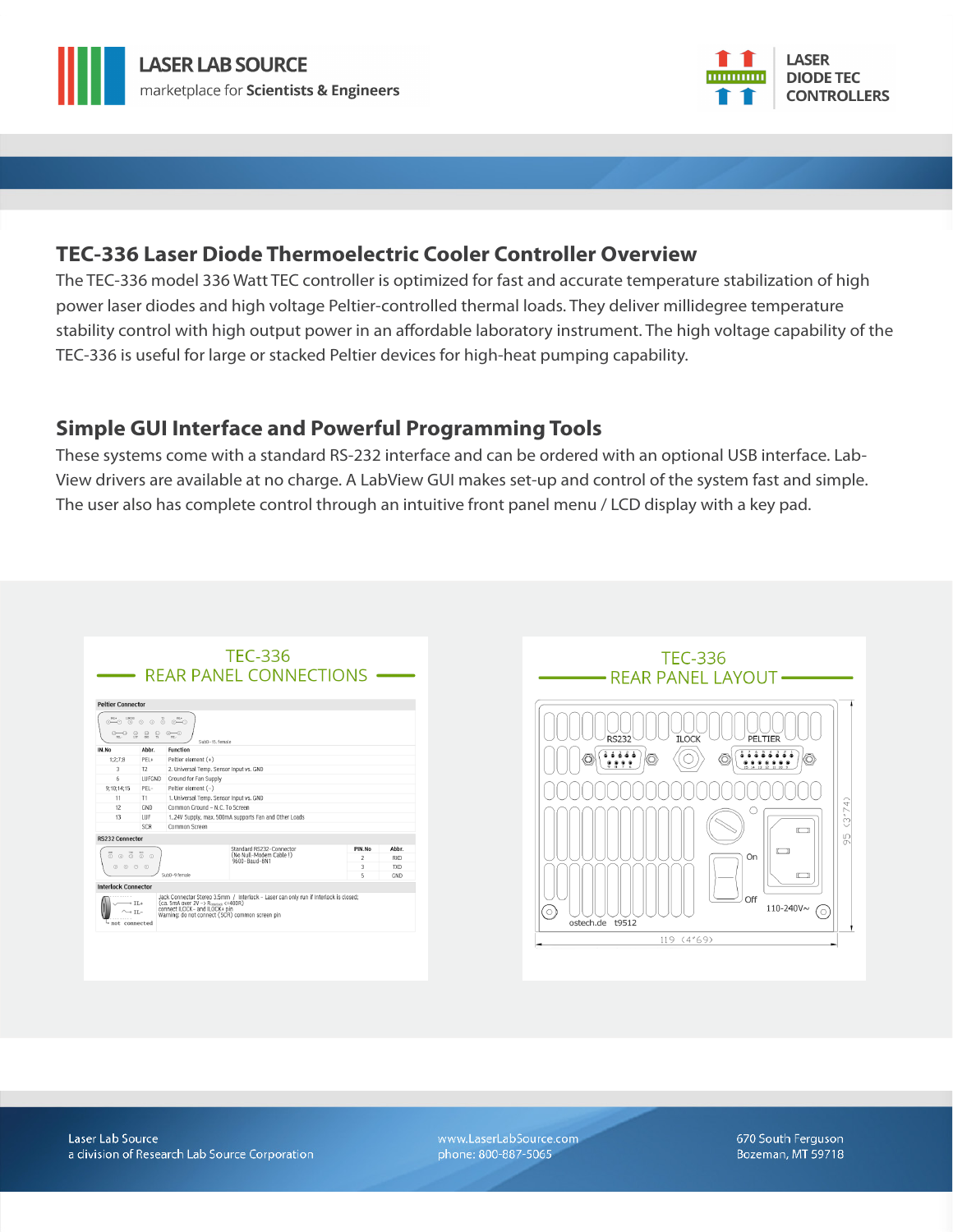



## **Versatile Controller Features and Built-In Device Protection**

The TEC-336 includes thoughtfully designed safety features to protect your laser investment.

- ο Output to drive an external cooling fan, capable of supplying up to 500 mA at 24 V.
- ο Programmable temperature and current limts.

### **Dual Temperature Sensor Inputs**

The TEC-336 controllers feature two temperature sensor inputs, one for control of the TEC and one for control of an external fan sensor for high power fan based control applications. They support both NTC laser diode thermistors (ie 10k Ohm) as well as I.C. sensors such as the pt100. They can also be used to control other electro-optical devices in research and development or manufacturing test applications.

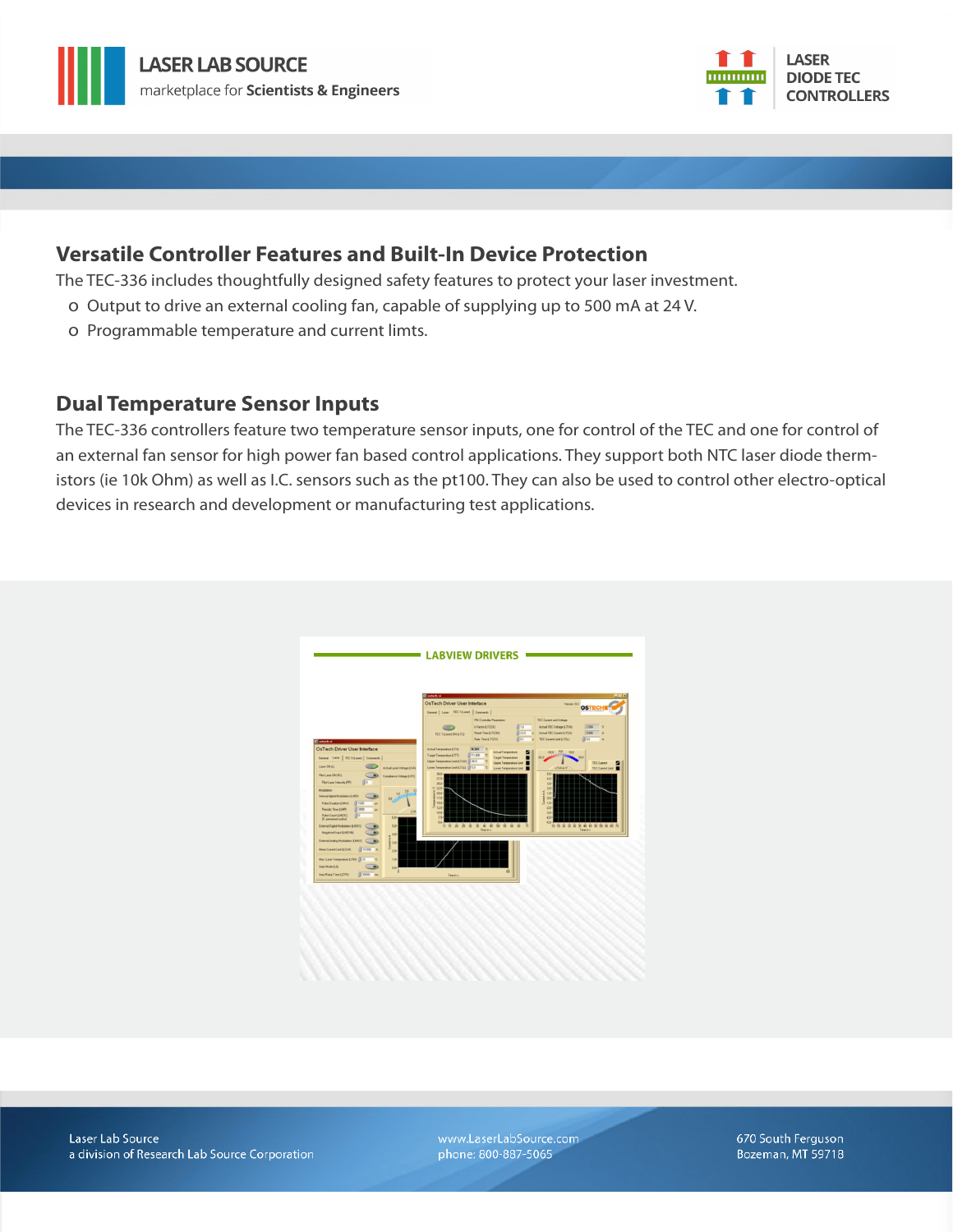



# TEC-336 Laser Diode Thermoelectric Cooler Controller Specifications

#### **TEC CONTROLLER OUTPUT**

- TEC Output Power Total: 336 Watts
- TEC Output Current Range (bipolar): ± 7.00 Amps
- TEC Output Voltage Range (bipolar) : ± 48.00 Volts
- TEC Control Loop Algorithm: Full P.I.D.
- P.I.D. Variables: User Adjustable (ships with factory pre-set variables)
- Temperature Accuracy: 0.01°C
- Temperature Control Stability (1 hour @ 25°C): 0.05°C
- TEC Setpoint Resolution: 0.01°C
- Temperature Range: -25°C to 150°C
- Hardware Design Topology: H-Bridge, Bipolar Peltier Controller

#### **TEC PROTECTION FEATURES**

- Peltier Element Protection: User Set Current Limit
- User Set Upper & Lower Temperature Limits
- Rear Panel Safety Interlock

#### **TEMPERATURE SENSOR**

- Thermistors: All 2 Wire NTC Types: 10 kΩ, 100 kΩ
- IC Temperature Sensors: PT100, PT1000

#### **USER INTERFACE AND CONNECTORS**

- Front Panel: Alphanumeric LCD
- · RS232 Standard: SubD-9, Female
- USB Optional: \$95.00 (Option SVC-USB)
- LabView Drivers Included
- · Peltier Connector: SubD-15, Female
- Safety Interlock: Jack Connector, Stereo 3.5mm

#### **DIMENSIONS AND POWER INPUT**

- Universal 110V ~ 240 VAC Input
- Dimensions: 95 mm (H)  $\times$  119 mm (W)  $\times$  280 mm (L)

#### **RECOMMENDED ACCESSORIES**

- kab-39 Unterminated Connecting Cable -orkab-231 Terminated Connecting Cable
- acc-417 USB-RS232 Converter

Laser Lab Source a division of Research Lab Source Corporation